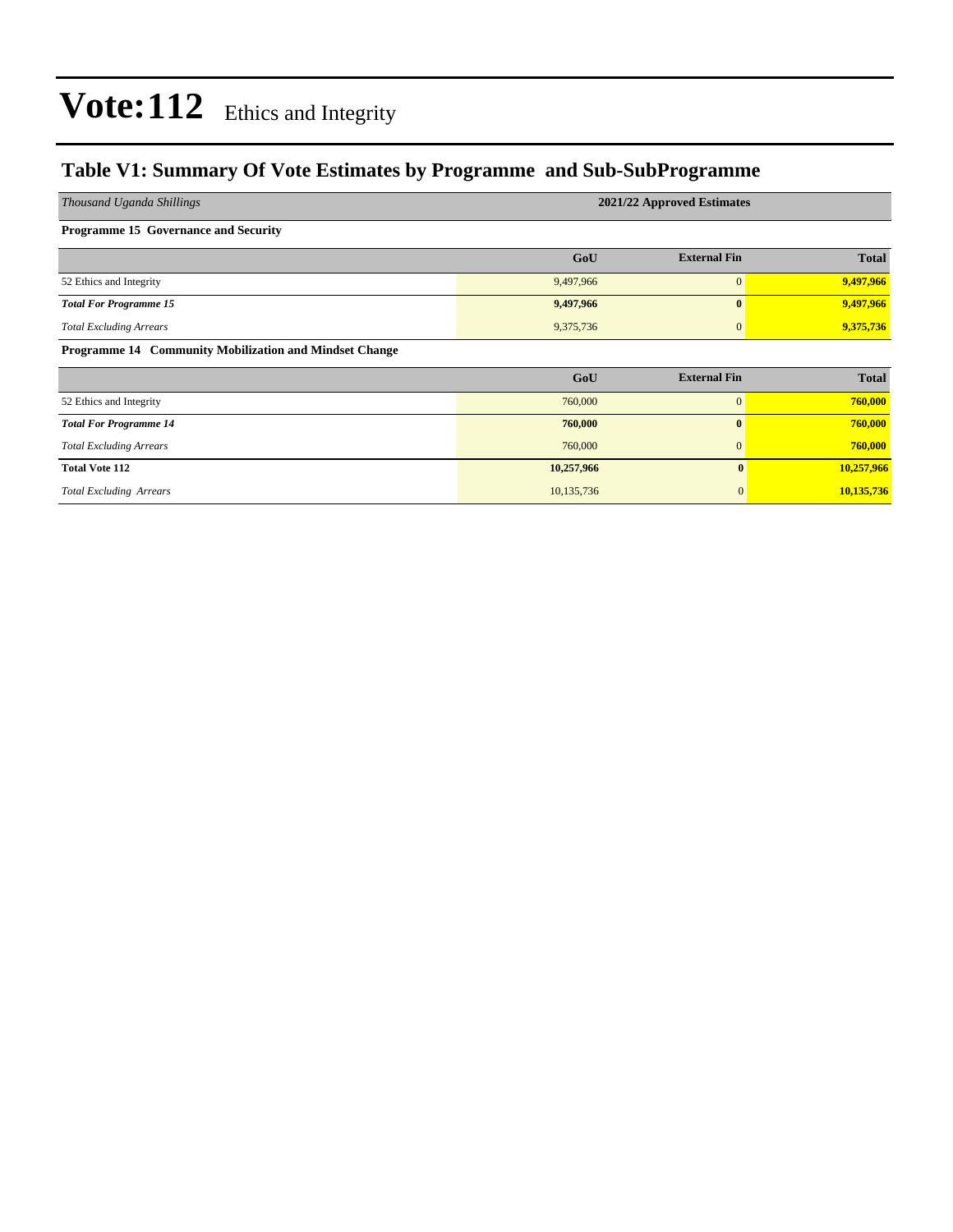### **Table V2: Summary Of Vote Estimates by Sub-SubProgramme,Department and Project**

| Thousand Uganda Shillings                                                 |                  | 2020/21 Approved Budget |                  |              |                  | 2021/22 Approved Estimates    |              |  |  |
|---------------------------------------------------------------------------|------------------|-------------------------|------------------|--------------|------------------|-------------------------------|--------------|--|--|
| Sub-SubProgramme 52 Ethics and Integrity                                  |                  |                         |                  |              |                  |                               |              |  |  |
| <b>Recurrent Budget Estimates</b>                                         | <b>Wage</b>      | Non-Wage                | <b>AIA</b>       | <b>Total</b> | <b>Wage</b>      | Non-Wage                      | <b>Total</b> |  |  |
| 01 General Administration and Support Services                            | 2,583,577        | 2,941,754               | $\boldsymbol{0}$ | 5,525,331    | 3,252,504        | 4,875,462                     | 8,127,966    |  |  |
| 02 Ethics                                                                 | $\mathbf{0}$     | 678,000                 | $\mathbf{0}$     | 678.000      | $\overline{0}$   | 240,000                       | 240,000      |  |  |
| 03 Law, Policy Formulation and Dissemination                              | $\mathbf{0}$     | 600,000                 | $\mathbf{0}$     | 600,000      | $\overline{0}$   | 240,000                       | 240,000      |  |  |
| 04 Internal Audit Department                                              | $\Omega$         | 60,000                  | $\mathbf{0}$     | 60,000       | $\overline{0}$   | 60,000                        | 60,000       |  |  |
| 05 Religious Affairs                                                      | $\Omega$         | 420,000                 | $\boldsymbol{0}$ | 420,000      | $\boldsymbol{0}$ | 200,000                       | 200,000      |  |  |
| 06 Coordination of National Anti-Corruption Strategies<br>(NACS)          | $\Omega$         | 370,000                 | $\Omega$         | 370,000      | $\overline{0}$   | 180,000                       | 180,000      |  |  |
| 07 Pornography Control Committee (PCC)                                    | $\mathbf{0}$     | 600,000                 | $\mathbf{0}$     | 600,000      | $\mathbf{0}$     | 400,000                       | 400,000      |  |  |
| 09 Information and Communication                                          | $\mathbf{0}$     | 260,000                 | $\mathbf{0}$     | 260,000      | $\boldsymbol{0}$ | 160,000                       | 160,000      |  |  |
| <b>Total Recurrent Budget Estimates for Sub-</b><br><b>SubProgramme</b>   | 2,583,577        | 5,929,754               | $\bf{0}$         | 8,513,331    | 3,252,504        | 6,355,462                     | 9,607,966    |  |  |
| <b>Development Budget Estimates</b>                                       | <b>GoU Dev't</b> | <b>External Fin</b>     | <b>AIA</b>       | <b>Total</b> |                  | <b>GoU Dev't External Fin</b> | <b>Total</b> |  |  |
| 1620 Retooling of Directorate of Ethics and Integrity                     | $\Omega$         | $\mathbf{0}$            | $\mathbf{0}$     | $\bf{0}$     | 650,000          | $\overline{0}$                | 650,000      |  |  |
| <b>Total Development Budget Estimates for Sub-</b><br><b>SubProgramme</b> | $\bf{0}$         | $\mathbf{0}$            | $\bf{0}$         | $\bf{0}$     | 650,000          | $\mathbf{0}$                  | 650,000      |  |  |
|                                                                           | GoU              | <b>External Fin</b>     | <b>AIA</b>       | <b>Total</b> | GoU              | <b>External Fin</b>           | <b>Total</b> |  |  |
| <b>Total For Sub-SubProgramme 52</b>                                      | 8,513,331        | $\bf{0}$                | $\bf{0}$         | 8,513,331    | 10,257,966       | $\bf{0}$                      | 10,257,966   |  |  |
| <b>Total Excluding Arrears</b>                                            | 8,513,331        | $\mathbf{0}$            | $\mathbf{0}$     | 8,513,331    | 10,135,736       | $\overline{0}$                | 10,135,736   |  |  |
| <b>Total Vote 112</b>                                                     | 8,513,331        | $\bf{0}$                | $\bf{0}$         | 8,513,331    | 10,257,966       | $\bf{0}$                      | 10,257,966   |  |  |
| <b>Total Excluding Arrears</b>                                            | 8,513,331        | $\mathbf{0}$            | $\mathbf{0}$     | 8,513,331    | 10,135,736       | $\overline{0}$                | 10,135,736   |  |  |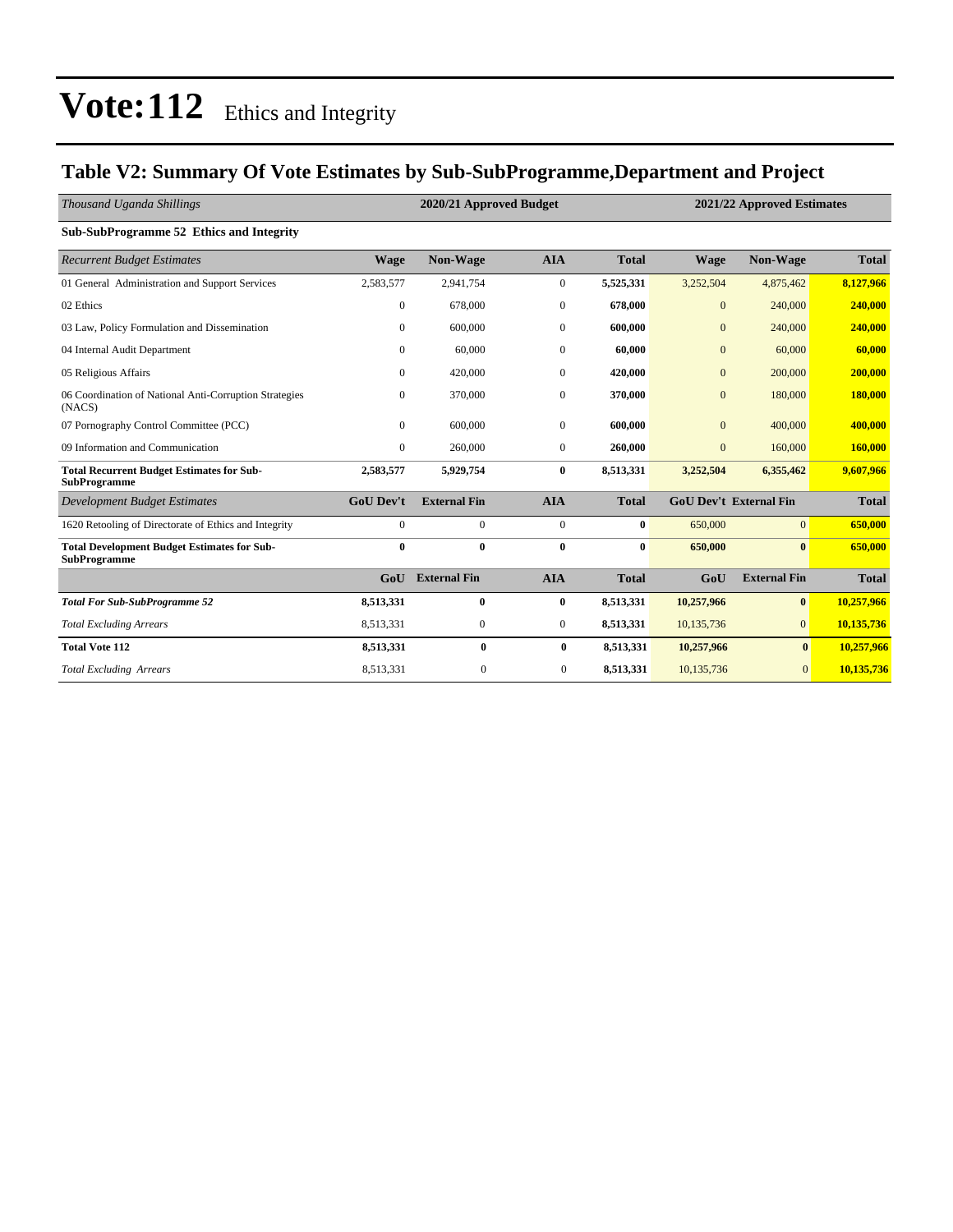### **Table V3: Summary Vote Estimates by Item**

| Thousand Uganda Shillings                                   |                  | 2020/21 Approved Budget |                  |                  | 2021/22 Approved Estimates |                     |              |
|-------------------------------------------------------------|------------------|-------------------------|------------------|------------------|----------------------------|---------------------|--------------|
|                                                             | GoU              | <b>External Fin</b>     | AIA              | <b>Total</b>     | GoU                        | <b>External Fin</b> | <b>Total</b> |
| <b>Employees, Goods and Services (Outputs Provided)</b>     | 8,513,331        | $\bf{0}$                | $\bf{0}$         | 8,513,331        | 9,485,736                  | $\bf{0}$            | 9,485,736    |
| 211101 General Staff Salaries                               | 908,483          | $\bf{0}$                | $\bf{0}$         | 908,483          | 908,483                    | $\bf{0}$            | 908,483      |
| 211102 Contract Staff Salaries                              | 1,675,094        | $\bf{0}$                | $\boldsymbol{0}$ | 1,675,094        | 2,344,021                  | $\bf{0}$            | 2,344,021    |
| 211103 Allowances (Inc. Casuals, Temporary)                 | 1,065,001        | $\bf{0}$                | $\bf{0}$         | 1,065,001        | 1,294,000                  | $\bf{0}$            | 1,294,000    |
| 212102 Pension for General Civil Service                    | 46,396           | $\bf{0}$                | $\bf{0}$         | 46,396           | 46,396                     | $\bf{0}$            | 46,396       |
| 213001 Medical expenses (To employees)                      | 12,000           | $\bf{0}$                | $\bf{0}$         | 12,000           | 32,000                     | $\bf{0}$            | 32,000       |
| 213002 Incapacity, death benefits and funeral expenses      | 6,000            | $\bf{0}$                | 0                | 6,000            | 4,000                      | $\bf{0}$            | 4,000        |
| 213004 Gratuity Expenses                                    | 173,478          | 0                       | $\boldsymbol{0}$ | 173,478          | 700,000                    | $\bf{0}$            | 700,000      |
| 221001 Advertising and Public Relations                     | 110,000          | $\bf{0}$                | $\bf{0}$         | 110,000          | 248,000                    | $\bf{0}$            | 248,000      |
| 221002 Workshops and Seminars                               | 1,682,625        | $\bf{0}$                | $\bf{0}$         | 1,682,625        | 328,694                    | $\bf{0}$            | 328,694      |
| 221003 Staff Training                                       | 64,000           | $\bf{0}$                | $\bf{0}$         | 64,000           | 20,000                     | $\bf{0}$            | 20,000       |
| 221007 Books, Periodicals & Newspapers                      | 28,000           | $\bf{0}$                | 0                | 28,000           | 80,000                     | $\bf{0}$            | 80,000       |
| 221008 Computer supplies and Information Technology<br>(TT) | 70,000           | $\bf{0}$                | $\bf{0}$         | 70,000           | 40,000                     | $\bf{0}$            | 40,000       |
| 221009 Welfare and Entertainment                            | 350,000          | $\bf{0}$                | $\bf{0}$         | 350,000          | 270,000                    | $\bf{0}$            | 270,000      |
| 221011 Printing, Stationery, Photocopying and Binding       | 167,460          | $\bf{0}$                | $\bf{0}$         | 167,460          | 121,000                    | $\bf{0}$            | 121,000      |
| 221012 Small Office Equipment                               | 10,000           | 0                       | $\bf{0}$         | 10,000           | 32,000                     | $\bf{0}$            | 32,000       |
| 221016 IFMS Recurrent costs                                 | 20,000           | $\bf{0}$                | $\bf{0}$         | 20,000           | 10,000                     | $\bf{0}$            | 10,000       |
| 221017 Subscriptions                                        | 15,000           | $\bf{0}$                | $\bf{0}$         | 15,000           | 36,000                     | $\bf{0}$            | 36,000       |
| 221020 IPPS Recurrent Costs                                 | 20,000           | 0                       | $\bf{0}$         | 20,000           | 12,000                     | $\bf{0}$            | 12,000       |
| 222001 Telecommunications                                   | 100,000          | $\bf{0}$                | 0                | 100,000          | 56,000                     | $\bf{0}$            | 56,000       |
| 222002 Postage and Courier                                  | 16,000           | 0                       | $\bf{0}$         | 16,000           | 4,000                      | $\bf{0}$            | 4,000        |
| 222003 Information and communications technology<br>(ICT)   | 160,000          | $\bf{0}$                | $\bf{0}$         | 160,000          | 30,000                     | $\bf{0}$            | 30,000       |
| 223003 Rent – (Produced Assets) to private entities         | 600,000          | $\bf{0}$                | 0                | 600,000          | 1,338,895                  | $\bf{0}$            | 1,338,895    |
| 223004 Guard and Security services                          | 14,000           | 0                       | $\bf{0}$         | 14,000           | 94,000                     | $\bf{0}$            | 94,000       |
| 223005 Electricity                                          | 70,000           | 0                       | $\bf{0}$         | 70,000           | 110,000                    | $\bf{0}$            | 110,000      |
| 223006 Water                                                | $\bf{0}$         | $\bf{0}$                | 0                | $\boldsymbol{0}$ | 10,000                     | $\bf{0}$            | 10,000       |
| 224004 Cleaning and Sanitation                              | 50,000           | 0                       | $\bf{0}$         | 50,000           | 92,000                     | $\mathbf{0}$        | 92,000       |
| 225001 Consultancy Services- Short term                     | 20,000           | $\bf{0}$                | $\bf{0}$         | 20,000           | $\bf{0}$                   | $\bf{0}$            | $\bf{0}$     |
| 227001 Travel inland                                        | 393,137          | 0                       | 0                | 393,137          | 458,000                    | $\bf{0}$            | 458,000      |
| 227002 Travel abroad                                        | 84,000           | 0                       | $\bf{0}$         | 84,000           | $\bf{0}$                   | $\bf{0}$            | $\bf{0}$     |
| 227004 Fuel, Lubricants and Oils                            | 351,870          | $\bf{0}$                | $\bf{0}$         | 351,870          | 326,000                    | $\bf{0}$            | 326,000      |
| 228002 Maintenance - Vehicles                               | 170,000          | $\bf{0}$                | $\bf{0}$         | 170,000          | 410,000                    | $\bf{0}$            | 410,000      |
| 228003 Maintenance – Machinery, Equipment $\&$<br>Furniture | 20,000           | $\bf{0}$                | $\bf{0}$         | 20,000           | $\pmb{0}$                  | $\bf{0}$            | $\bf{0}$     |
| 228004 Maintenance - Other                                  | 40,787           | $\bf{0}$                | $\bf{0}$         | 40,787           | 30,247                     | $\bf{0}$            | 30,247       |
| <b>Investment</b> (Capital Purchases)                       | $\bf{0}$         | $\bf{0}$                | $\bf{0}$         | 0                | 650,000                    | $\bf{0}$            | 650,000      |
| 312201 Transport Equipment                                  | $\bf{0}$         | $\bf{0}$                | $\bf{0}$         | $\bf{0}$         | 500,000                    | $\bf{0}$            | 500,000      |
| 312203 Furniture & Fixtures                                 | 0                | $\bf{0}$                | $\bf{0}$         | 0                | 100,000                    | $\bf{0}$            | 100,000      |
| 312213 ICT Equipment                                        | 0                | $\bf{0}$                | $\bf{0}$         | $\boldsymbol{0}$ | 50,000                     | $\bf{0}$            | 50,000       |
| <b>Arrears</b>                                              | $\bf{0}$         | $\bf{0}$                | $\bf{0}$         | 0                | 122,230                    | $\bf{0}$            | 122,230      |
| 321605 Domestic arrears (Budgeting)                         | $\boldsymbol{0}$ | $\pmb{0}$               | $\bf{0}$         | $\boldsymbol{0}$ | 122,230                    | $\bf{0}$            | 122,230      |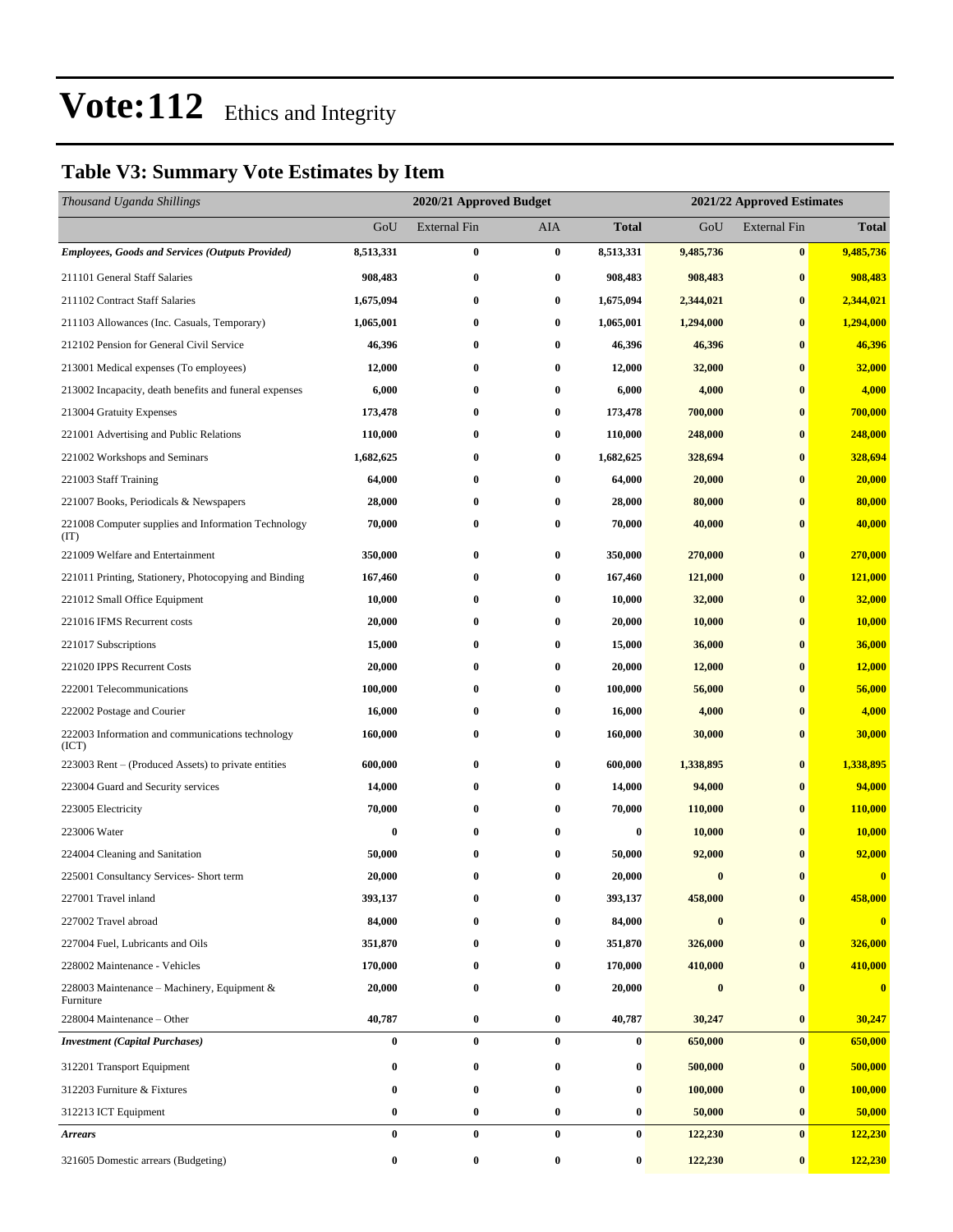| <b>Grand Total Vote 112</b>   |          |  | 10.257,966   | $\mathbf{0}$ |  |
|-------------------------------|----------|--|--------------|--------------|--|
| Total<br>Arrears<br>Excluding | <u>.</u> |  | 130<br>.U.I. |              |  |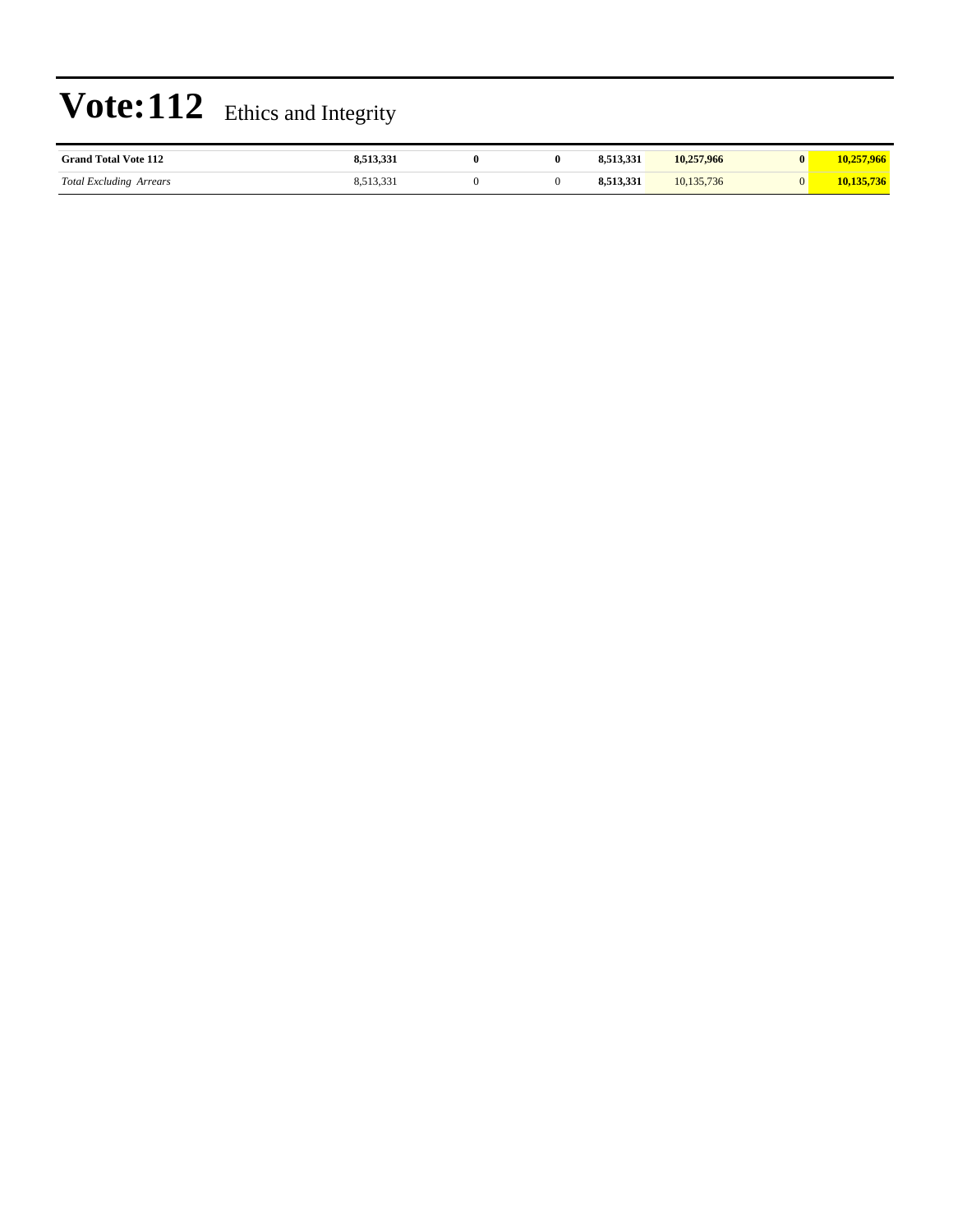### **Table V4: Detailed Estimates by Sub-SubProgramme, Department,Project and Budget Output and Item**

#### *Sub-SubProgrammme 52 Ethics and Integrity*

*Recurrent Budget Estimates*

#### **Department 01 General Administration and Support Services**

| Thousand Uganda Shillings                                |                  | 2020/21 Approved Budget |                  |              |                  | 2021/22 Approved Estimates |              |
|----------------------------------------------------------|------------------|-------------------------|------------------|--------------|------------------|----------------------------|--------------|
| <b>Outputs Provided</b>                                  | Wage             | Non Wage                | <b>AIA</b>       | <b>Total</b> | Wage             | Non Wage                   | <b>Total</b> |
| <b>Budget Output 145205 DEI Support Services</b>         |                  |                         |                  |              |                  |                            |              |
| 211101 General Staff Salaries                            | 908,483          | $\boldsymbol{0}$        | $\mathbf{0}$     | 908,483      | 908,483          | $\mathbf{0}$               | 908,483      |
| 211102 Contract Staff Salaries                           | 1,675,094        | $\boldsymbol{0}$        | $\mathbf{0}$     | 1,675,094    | 2,344,021        | $\mathbf{0}$               | 2,344,021    |
| 211103 Allowances (Inc. Casuals, Temporary)              | $\boldsymbol{0}$ | 540,126                 | $\mathbf{0}$     | 540,126      | $\mathbf{0}$     | 800,000                    | 800,000      |
| 212102 Pension for General Civil Service                 | $\boldsymbol{0}$ | 46,396                  | $\boldsymbol{0}$ | 46,396       | $\mathbf{0}$     | 46,396                     | 46,396       |
| 213001 Medical expenses (To employees)                   | $\boldsymbol{0}$ | 12,000                  | $\boldsymbol{0}$ | 12,000       | $\boldsymbol{0}$ | 32,000                     | 32,000       |
| 213002 Incapacity, death benefits and funeral expenses   | $\boldsymbol{0}$ | 6,000                   | $\boldsymbol{0}$ | 6,000        | $\boldsymbol{0}$ | 4,000                      | 4,000        |
| 213004 Gratuity Expenses                                 | $\boldsymbol{0}$ | 173,478                 | $\mathbf{0}$     | 173,478      | $\boldsymbol{0}$ | 700,000                    | 700,000      |
| 221001 Advertising and Public Relations                  | $\boldsymbol{0}$ | 20,000                  | $\mathbf{0}$     | 20,000       | $\mathbf{0}$     | 200,000                    | 200,000      |
| 221002 Workshops and Seminars                            | $\mathbf{0}$     | $\boldsymbol{0}$        | $\boldsymbol{0}$ | $\bf{0}$     | $\mathbf{0}$     | 28,694                     | 28,694       |
| 221003 Staff Training                                    | $\boldsymbol{0}$ | 60,000                  | $\boldsymbol{0}$ | 60,000       | $\boldsymbol{0}$ | 20,000                     | 20,000       |
| 221007 Books, Periodicals & Newspapers                   | $\boldsymbol{0}$ | 20,000                  | $\boldsymbol{0}$ | 20,000       | $\boldsymbol{0}$ | 80,000                     | 80,000       |
| 221008 Computer supplies and Information Technology (IT) | $\boldsymbol{0}$ | 70,000                  | $\mathbf{0}$     | 70,000       | $\boldsymbol{0}$ | 40,000                     | 40,000       |
| 221009 Welfare and Entertainment                         | $\boldsymbol{0}$ | 240,000                 | $\mathbf{0}$     | 240,000      | $\mathbf{0}$     | 200,000                    | 200,000      |
| 221011 Printing, Stationery, Photocopying and Binding    | $\boldsymbol{0}$ | 57,460                  | $\mathbf{0}$     | 57,460       | $\mathbf{0}$     | 80,000                     | 80,000       |
| 221012 Small Office Equipment                            | $\boldsymbol{0}$ | 10,000                  | $\boldsymbol{0}$ | 10,000       | $\boldsymbol{0}$ | 12,000                     | 12,000       |
| 221016 IFMS Recurrent costs                              | $\boldsymbol{0}$ | 20,000                  | $\boldsymbol{0}$ | 20,000       | $\boldsymbol{0}$ | 10,000                     | 10,000       |
| 221017 Subscriptions                                     | $\boldsymbol{0}$ | 12,000                  | $\mathbf{0}$     | 12,000       | $\boldsymbol{0}$ | 33,000                     | 33,000       |
| 221020 IPPS Recurrent Costs                              | $\boldsymbol{0}$ | 20,000                  | $\mathbf{0}$     | 20,000       | $\boldsymbol{0}$ | 12,000                     | 12,000       |
| 222001 Telecommunications                                | $\boldsymbol{0}$ | 50,000                  | $\boldsymbol{0}$ | 50,000       | $\mathbf{0}$     | 36,000                     | 36,000       |
| 222002 Postage and Courier                               | $\boldsymbol{0}$ | 16,000                  | $\boldsymbol{0}$ | 16,000       | $\boldsymbol{0}$ | 4,000                      | 4,000        |
| 222003 Information and communications technology (ICT)   | $\boldsymbol{0}$ | 160,000                 | $\boldsymbol{0}$ | 160,000      | $\boldsymbol{0}$ | 20,000                     | 20,000       |
| 223003 Rent – (Produced Assets) to private entities      | $\boldsymbol{0}$ | 600,000                 | $\mathbf{0}$     | 600,000      | $\boldsymbol{0}$ | 1,338,895                  | 1,338,895    |
| 223004 Guard and Security services                       | $\boldsymbol{0}$ | 14,000                  | $\mathbf{0}$     | 14,000       | $\mathbf{0}$     | 94,000                     | 94,000       |
| 223005 Electricity                                       | $\boldsymbol{0}$ | 70,000                  | $\boldsymbol{0}$ | 70,000       | $\mathbf{0}$     | 110,000                    | 110,000      |
| 223006 Water                                             | $\boldsymbol{0}$ | $\boldsymbol{0}$        | $\mathbf{0}$     | $\bf{0}$     | $\boldsymbol{0}$ | 10,000                     | 10,000       |
| 224004 Cleaning and Sanitation                           | $\boldsymbol{0}$ | 50,000                  | $\boldsymbol{0}$ | 50,000       | $\boldsymbol{0}$ | 92,000                     | 92,000       |
| 227001 Travel inland                                     | $\boldsymbol{0}$ | 202,237                 | $\mathbf{0}$     | 202,237      | $\mathbf{0}$     | 200,000                    | 200,000      |
| 227002 Travel abroad                                     | $\boldsymbol{0}$ | 50,000                  | $\boldsymbol{0}$ | 50,000       | $\boldsymbol{0}$ | $\boldsymbol{0}$           | $\bf{0}$     |
| 227004 Fuel, Lubricants and Oils                         | $\boldsymbol{0}$ | 261,270                 | $\boldsymbol{0}$ | 261,270      | $\boldsymbol{0}$ | 200,000                    | 200,000      |
| 228002 Maintenance - Vehicles                            | $\boldsymbol{0}$ | 120,000                 | $\boldsymbol{0}$ | 120,000      | $\boldsymbol{0}$ | 320,000                    | 320,000      |
| 228003 Maintenance – Machinery, Equipment & Furniture    | $\boldsymbol{0}$ | 20,000                  | $\boldsymbol{0}$ | 20,000       | $\boldsymbol{0}$ | $\mathbf{0}$               | $\mathbf{0}$ |
| 228004 Maintenance – Other                               | $\boldsymbol{0}$ | 20,787                  | $\boldsymbol{0}$ | 20,787       | $\boldsymbol{0}$ | 30,247                     | 30,247       |
| <b>Total Cost of Budget Output 05</b>                    | 2,583,577        | 2,941,754               | 0                | 5,525,331    | 3,252,504        | 4,753,232                  | 8,005,736    |
| <b>Total Cost Of Outputs Provided</b>                    | 2,583,577        | 2,941,754               | $\bf{0}$         | 5,525,331    | 3,252,504        | 4,753,232                  | 8,005,736    |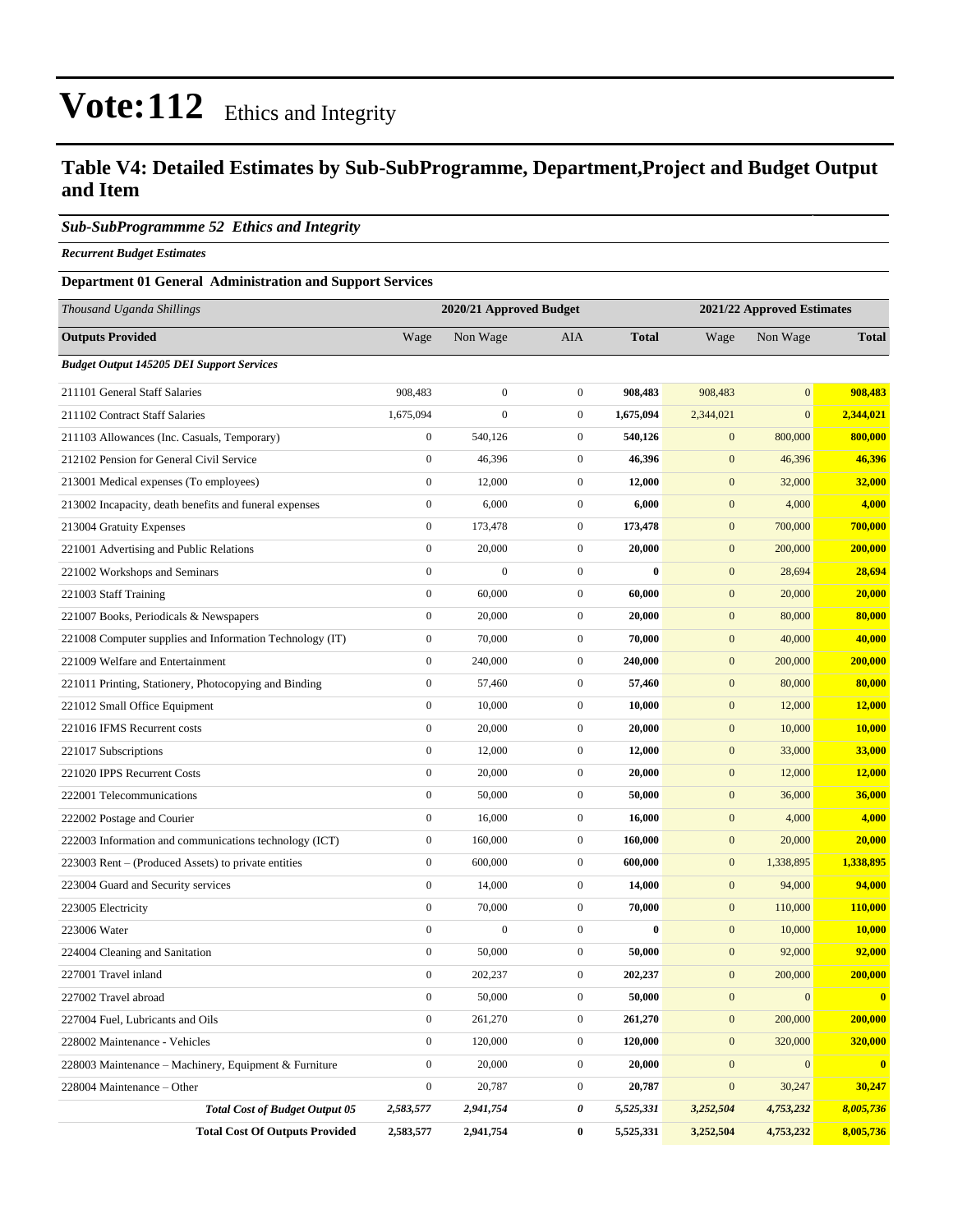| <b>Arrears</b>                                             | Wage           | Non Wage                | <b>AIA</b>   | <b>Total</b> | Wage                  | Non Wage                   | <b>Total</b> |  |
|------------------------------------------------------------|----------------|-------------------------|--------------|--------------|-----------------------|----------------------------|--------------|--|
| <b>Budget Output 145299 Arrears</b>                        |                |                         |              |              |                       |                            |              |  |
| 321605 Domestic arrears (Budgeting)                        | $\overline{0}$ | $\boldsymbol{0}$        | $\mathbf{0}$ | $\bf{0}$     | $\overline{0}$        | 122,230                    | 122,230      |  |
| <b>Total Cost of Budget Output 99</b>                      | 0              | $\theta$                | $\theta$     | 0            | $\boldsymbol{\theta}$ | 122,230                    | 122,230      |  |
| <b>Total Cost Of Arrears</b>                               | $\bf{0}$       | $\bf{0}$                | $\bf{0}$     | $\bf{0}$     | $\bf{0}$              | 122,230                    | 122,230      |  |
| <b>Total Cost for Department 01</b>                        | 2,583,577      | 2,941,754               | $\bf{0}$     | 5,525,331    | 3,252,504             | 4,875,462                  | 8,127,966    |  |
| <b>Total Excluding Arrears</b>                             | 2,583,577      | 2,941,754               | $\mathbf{0}$ | 5,525,331    | 3,252,504             | 4,753,232                  | 8,005,736    |  |
| <b>Department 02 Ethics</b>                                |                |                         |              |              |                       |                            |              |  |
| Thousand Uganda Shillings                                  |                | 2020/21 Approved Budget |              |              |                       | 2021/22 Approved Estimates |              |  |
| <b>Outputs Provided</b>                                    | Wage           | Non Wage                | <b>AIA</b>   | <b>Total</b> | Wage                  | Non Wage                   | <b>Total</b> |  |
| <b>Budget Output 145202 Public education and awareness</b> |                |                         |              |              |                       |                            |              |  |
| 211103 Allowances (Inc. Casuals, Temporary)                | $\overline{0}$ | 10,000                  | $\mathbf{0}$ | 10,000       | $\mathbf{0}$          | 60,000                     | 60,000       |  |
| 221002 Workshops and Seminars                              | $\overline{0}$ | 600,000                 | $\mathbf{0}$ | 600,000      | $\overline{0}$        | 40,000                     | 40,000       |  |
| 221007 Books, Periodicals & Newspapers                     | $\overline{0}$ | 8,000                   | $\mathbf{0}$ | 8,000        | $\boldsymbol{0}$      | $\mathbf{0}$               | $\bf{0}$     |  |
| 221009 Welfare and Entertainment                           | $\overline{0}$ | 10,000                  | $\mathbf{0}$ | 10.000       | $\mathbf{0}$          | 40,000                     | 40,000       |  |
| 221011 Printing, Stationery, Photocopying and Binding      | $\overline{0}$ | 20,000                  | $\mathbf{0}$ | 20,000       | $\mathbf{0}$          | 20,000                     | 20,000       |  |
| 221012 Small Office Equipment                              | $\mathbf{0}$   | $\mathbf{0}$            | $\mathbf{0}$ | 0            | $\mathbf{0}$          | 20,000                     | 20,000       |  |
| 227004 Fuel, Lubricants and Oils                           | $\overline{0}$ | 10,000                  | $\mathbf{0}$ | 10,000       | $\mathbf{0}$          | 20,000                     | 20,000       |  |
| 228002 Maintenance - Vehicles                              | $\overline{0}$ | 20,000                  | $\mathbf{0}$ | 20.000       | $\mathbf{0}$          | 40,000                     | 40.000       |  |
| <b>Total Cost of Budget Output 02</b>                      | 0              | 678,000                 | 0            | 678,000      | $\boldsymbol{\theta}$ | 240,000                    | 240,000      |  |
| <b>Total Cost Of Outputs Provided</b>                      | $\bf{0}$       | 678,000                 | $\bf{0}$     | 678,000      | $\bf{0}$              | 240,000                    | 240,000      |  |
| <b>Total Cost for Department 02</b>                        | $\bf{0}$       | 678,000                 | $\bf{0}$     | 678,000      | $\bf{0}$              | 240,000                    | 240,000      |  |
| <b>Total Excluding Arrears</b>                             | $\overline{0}$ | 678,000                 | $\mathbf{0}$ | 678,000      | $\overline{0}$        | 240,000                    | 240,000      |  |

#### **Department 03 Law, Policy Formulation and Dissemination**

| Thousand Uganda Shillings                                                        |              | 2020/21 Approved Budget |                |              |                       | 2021/22 Approved Estimates |              |
|----------------------------------------------------------------------------------|--------------|-------------------------|----------------|--------------|-----------------------|----------------------------|--------------|
| <b>Outputs Provided</b>                                                          | Wage         | Non Wage                | <b>AIA</b>     | <b>Total</b> | Wage                  | Non Wage                   | <b>Total</b> |
| Budget Output 145201 Formulation and monitoring of Policies, laws and strategies |              |                         |                |              |                       |                            |              |
| 211103 Allowances (Inc. Casuals, Temporary)                                      | $\mathbf{0}$ | $\mathbf{0}$            | $\mathbf{0}$   | $\bf{0}$     | $\mathbf{0}$          | 10,000                     | 10,000       |
| 221002 Workshops and Seminars                                                    | $\mathbf{0}$ | 560,000                 | $\Omega$       | 560,000      | $\mathbf{0}$          | 120,000                    | 120,000      |
| 221009 Welfare and Entertainment                                                 | $\mathbf{0}$ | 20,000                  | $\overline{0}$ | 20,000       | $\mathbf{0}$          | 10,000                     | 10,000       |
| 221011 Printing, Stationery, Photocopying and Binding                            | $\mathbf{0}$ | $\mathbf{0}$            | $\mathbf{0}$   | $\bf{0}$     | $\mathbf{0}$          | 7,000                      | 7,000        |
| 221017 Subscriptions                                                             | $\mathbf{0}$ | $\mathbf{0}$            | $\mathbf{0}$   | $\bf{0}$     | $\mathbf{0}$          | 3,000                      | 3,000        |
| 227001 Travel inland                                                             | $\mathbf{0}$ | $\mathbf{0}$            | $\Omega$       | $\bf{0}$     | $\mathbf{0}$          | 20,000                     | 20,000       |
| 227002 Travel abroad                                                             | $\mathbf{0}$ | 20,000                  | $\overline{0}$ | 20,000       | $\mathbf{0}$          | $\mathbf{0}$               | $\mathbf{0}$ |
| 227004 Fuel, Lubricants and Oils                                                 | $\mathbf{0}$ | $\mathbf{0}$            | $\mathbf{0}$   | $\bf{0}$     | $\mathbf{0}$          | 50,000                     | 50,000       |
| 228002 Maintenance - Vehicles                                                    | $\Omega$     | $\Omega$                | $\mathbf{0}$   | $\mathbf{0}$ | $\mathbf{0}$          | 20,000                     | 20,000       |
| <b>Total Cost of Budget Output 01</b>                                            | 0            | 600,000                 | 0              | 600,000      | $\boldsymbol{\theta}$ | 240,000                    | 240,000      |
| <b>Total Cost Of Outputs Provided</b>                                            | $\bf{0}$     | 600,000                 | $\bf{0}$       | 600,000      | $\bf{0}$              | 240,000                    | 240,000      |
| <b>Total Cost for Department 03</b>                                              | $\bf{0}$     | 600,000                 | $\bf{0}$       | 600,000      | $\bf{0}$              | 240,000                    | 240,000      |
| <b>Total Excluding Arrears</b>                                                   | $\mathbf{0}$ | 600,000                 | $\mathbf{0}$   | 600,000      | $\mathbf{0}$          | 240,000                    | 240,000      |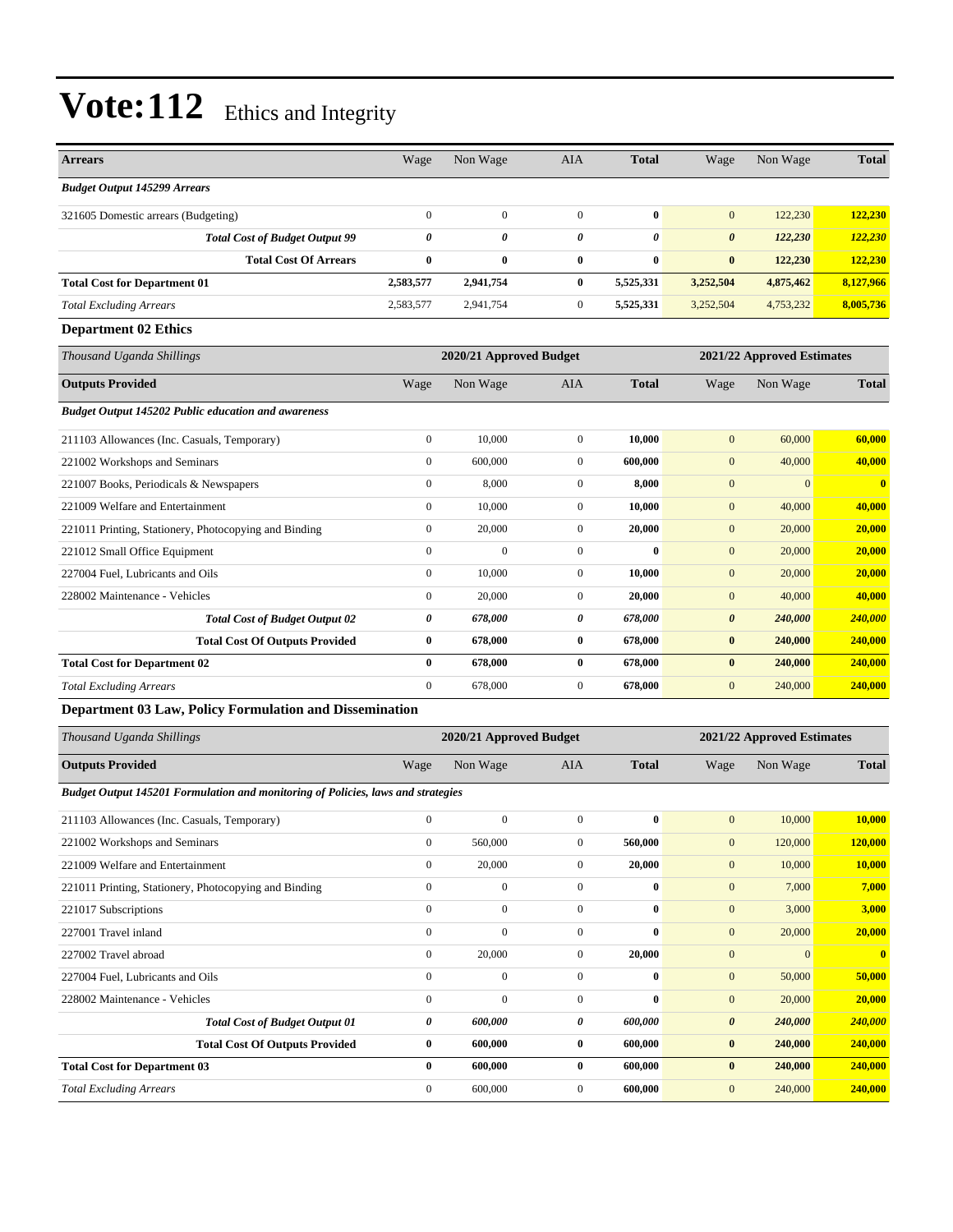#### **Department 04 Internal Audit Department**

| Thousand Uganda Shillings                                                |                         | 2020/21 Approved Budget |                       |              | 2021/22 Approved Estimates |                            |                         |
|--------------------------------------------------------------------------|-------------------------|-------------------------|-----------------------|--------------|----------------------------|----------------------------|-------------------------|
| <b>Outputs Provided</b>                                                  | Wage                    | Non Wage                | AIA                   | <b>Total</b> | Wage                       | Non Wage                   | <b>Total</b>            |
| <b>Budget Output 145209 Internal Management Controls</b>                 |                         |                         |                       |              |                            |                            |                         |
| 211103 Allowances (Inc. Casuals, Temporary)                              | $\boldsymbol{0}$        | 20,000                  | $\mathbf{0}$          | 20,000       | $\mathbf{0}$               | 20,000                     | 20,000                  |
| 221002 Workshops and Seminars                                            | $\boldsymbol{0}$        | 4,500                   | $\mathbf{0}$          | 4,500        | $\boldsymbol{0}$           | $\overline{0}$             | $\overline{0}$          |
| 221003 Staff Training                                                    | $\overline{0}$          | 4,000                   | $\mathbf{0}$          | 4,000        | $\overline{0}$             | $\mathbf{0}$               | $\bf{0}$                |
| 221017 Subscriptions                                                     | $\boldsymbol{0}$        | 3,000                   | $\mathbf{0}$          | 3,000        | $\mathbf{0}$               | $\mathbf{0}$               | $\bf{0}$                |
| 227001 Travel inland                                                     | $\boldsymbol{0}$        | 13,900                  | $\boldsymbol{0}$      | 13,900       | $\boldsymbol{0}$           | 28,000                     | 28,000                  |
| 227002 Travel abroad                                                     | $\overline{0}$          | 14,000                  | $\mathbf{0}$          | 14,000       | $\boldsymbol{0}$           | $\mathbf{0}$               | $\overline{\mathbf{0}}$ |
| 227004 Fuel, Lubricants and Oils                                         | $\boldsymbol{0}$        | 600                     | $\mathbf{0}$          | 600          | $\mathbf{0}$               | 12,000                     | 12,000                  |
| <b>Total Cost of Budget Output 09</b>                                    | 0                       | 60,000                  | $\boldsymbol{\theta}$ | 60,000       | $\boldsymbol{\theta}$      | 60,000                     | 60,000                  |
| <b>Total Cost Of Outputs Provided</b>                                    | $\boldsymbol{0}$        | 60,000                  | $\bf{0}$              | 60,000       | $\bf{0}$                   | 60,000                     | 60,000                  |
| <b>Total Cost for Department 04</b>                                      | $\bf{0}$                | 60,000                  | $\bf{0}$              | 60,000       | $\bf{0}$                   | 60,000                     | 60,000                  |
| <b>Total Excluding Arrears</b>                                           | $\overline{0}$          | 60,000                  | $\mathbf{0}$          | 60,000       | $\mathbf{0}$               | 60,000                     | 60,000                  |
| <b>Department 05 Religious Affairs</b>                                   |                         |                         |                       |              |                            |                            |                         |
| Thousand Uganda Shillings                                                | 2020/21 Approved Budget |                         |                       |              |                            | 2021/22 Approved Estimates |                         |
| <b>Outputs Provided</b>                                                  | Wage                    | Non Wage                | AIA                   | <b>Total</b> | Wage                       | Non Wage                   | <b>Total</b>            |
| <b>Budget Output 145206 Harmonisation of Religious Organisations</b>     |                         |                         |                       |              |                            |                            |                         |
| 211103 Allowances (Inc. Casuals, Temporary)                              | $\boldsymbol{0}$        | 101,875                 | $\mathbf{0}$          | 101,875      | $\overline{0}$             | 80,000                     | 80,000                  |
| 221001 Advertising and Public Relations                                  | $\boldsymbol{0}$        | 20,000                  | $\mathbf{0}$          | 20,000       | $\boldsymbol{0}$           | $\mathbf{0}$               | $\bf{0}$                |
| 221002 Workshops and Seminars                                            | $\boldsymbol{0}$        | 148,125                 | $\mathbf{0}$          | 148,125      | $\mathbf{0}$               | 50,000                     | 50,000                  |
| 221009 Welfare and Entertainment                                         | $\boldsymbol{0}$        | 40,000                  | $\mathbf{0}$          | 40,000       | $\overline{0}$             | $\mathbf{0}$               | $\overline{\mathbf{0}}$ |
| 221011 Printing, Stationery, Photocopying and Binding                    | $\boldsymbol{0}$        | 10,000                  | $\mathbf{0}$          | 10,000       | $\mathbf{0}$               | 6,000                      | 6,000                   |
| 225001 Consultancy Services- Short term                                  | $\boldsymbol{0}$        | 20,000                  | $\mathbf{0}$          | 20,000       | $\overline{0}$             | $\mathbf{0}$               | $\overline{0}$          |
| 227001 Travel inland                                                     | $\overline{0}$          | 30,000                  | $\mathbf{0}$          | 30,000       | $\overline{0}$             | 40,000                     | 40,000                  |
| 227004 Fuel, Lubricants and Oils                                         | $\overline{0}$          | 40,000                  | $\mathbf{0}$          | 40,000       | $\boldsymbol{0}$           | 24,000                     | 24,000                  |
| 228002 Maintenance - Vehicles                                            | $\boldsymbol{0}$        | 10,000                  | $\mathbf{0}$          | 10,000       | $\overline{0}$             | $\boldsymbol{0}$           |                         |
| <b>Total Cost of Budget Output 06</b>                                    | 0                       | 420,000                 | $\boldsymbol{\theta}$ | 420,000      | $\boldsymbol{\theta}$      | 200,000                    | 200,000                 |
| <b>Total Cost Of Outputs Provided</b>                                    | $\bf{0}$                | 420,000                 | $\bf{0}$              | 420,000      | $\pmb{0}$                  | 200,000                    | 200,000                 |
| <b>Total Cost for Department 05</b>                                      | $\bf{0}$                | 420,000                 | $\bf{0}$              | 420,000      | $\bf{0}$                   | 200,000                    | 200,000                 |
| <b>Total Excluding Arrears</b>                                           | $\overline{0}$          | 420,000                 | $\mathbf{0}$          | 420,000      | $\mathbf{0}$               | 200,000                    | 200,000                 |
| Department 06 Coordination of National Anti-Corruption Strategies (NACS) |                         |                         |                       |              |                            |                            |                         |

| Thousand Uganda Shillings                                                 |              | 2020/21 Approved Budget |              |              |                | 2021/22 Approved Estimates |              |
|---------------------------------------------------------------------------|--------------|-------------------------|--------------|--------------|----------------|----------------------------|--------------|
| <b>Outputs Provided</b>                                                   | Wage         | Non Wage                | <b>AIA</b>   | <b>Total</b> | Wage           | Non Wage                   | <b>Total</b> |
| <b>Budget Output 145204 National Anti Corruption Strategy Coordinated</b> |              |                         |              |              |                |                            |              |
| 211103 Allowances (Inc. Casuals, Temporary)                               | $\mathbf{0}$ | 20,000                  | $\Omega$     | 20,000       | $\mathbf{0}$   | 60,000                     | 60,000       |
| 221002 Workshops and Seminars                                             | $\mathbf{0}$ | 70,000                  | $\Omega$     | 70.000       | $\overline{0}$ | $\mathbf{0}$               | $\mathbf{0}$ |
| 221009 Welfare and Entertainment                                          | $\mathbf{0}$ | 40,000                  | $\Omega$     | 40.000       | $\overline{0}$ | $\Omega$                   | $\mathbf{0}$ |
| 221011 Printing, Stationery, Photocopying and Binding                     | $\mathbf{0}$ | 60,000                  | $\mathbf{0}$ | 60.000       | $\overline{0}$ | $\Omega$                   | $\mathbf{0}$ |
| 227001 Travel inland                                                      | $\mathbf{0}$ | 120,000                 | $\mathbf{0}$ | 120,000      | $\mathbf{0}$   | 120,000                    | 120,000      |
| 227004 Fuel, Lubricants and Oils                                          | $\mathbf{0}$ | 20,000                  | $\mathbf{0}$ | 20,000       | $\overline{0}$ | $\mathbf{0}$               | $\bf{0}$     |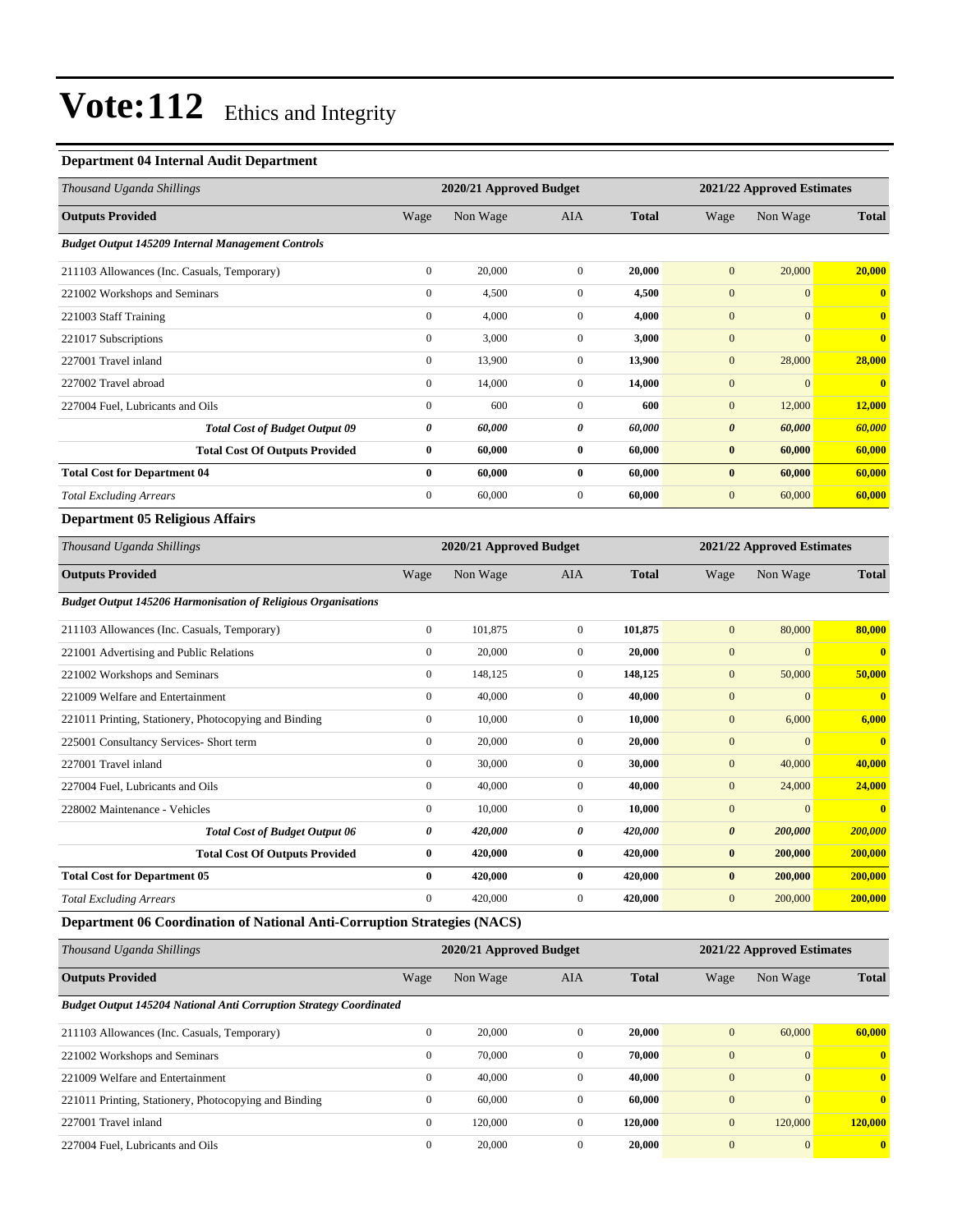| 228002 Maintenance - Vehicles                              | $\boldsymbol{0}$ | 20,000                  | $\mathbf{0}$     | 20,000           | $\mathbf{0}$          | $\mathbf{0}$               | $\overline{\mathbf{0}}$ |  |
|------------------------------------------------------------|------------------|-------------------------|------------------|------------------|-----------------------|----------------------------|-------------------------|--|
| 228004 Maintenance – Other                                 | $\boldsymbol{0}$ | 20,000                  | $\boldsymbol{0}$ | 20,000           | $\mathbf{0}$          | $\mathbf{0}$               | $\bf{0}$                |  |
| <b>Total Cost of Budget Output 04</b>                      | 0                | 370,000                 | 0                | 370,000          | $\boldsymbol{\theta}$ | 180,000                    | 180,000                 |  |
| <b>Total Cost Of Outputs Provided</b>                      | $\bf{0}$         | 370,000                 | $\bf{0}$         | 370,000          | $\bf{0}$              | 180,000                    | 180,000                 |  |
| <b>Total Cost for Department 06</b>                        | $\bf{0}$         | 370,000                 | $\bf{0}$         | 370,000          | $\bf{0}$              | 180,000                    | 180,000                 |  |
| <b>Total Excluding Arrears</b>                             | $\boldsymbol{0}$ | 370,000                 | $\boldsymbol{0}$ | 370,000          | $\mathbf{0}$          | 180,000                    | 180,000                 |  |
| <b>Department 07 Pornography Control Committee (PCC)</b>   |                  |                         |                  |                  |                       |                            |                         |  |
| Thousand Uganda Shillings                                  |                  | 2020/21 Approved Budget |                  |                  |                       | 2021/22 Approved Estimates |                         |  |
| <b>Outputs Provided</b>                                    | Wage             | Non Wage                | AIA              | <b>Total</b>     | Wage                  | Non Wage                   | <b>Total</b>            |  |
| <b>Budget Output 145207 Elimination of Pornography</b>     |                  |                         |                  |                  |                       |                            |                         |  |
| 211103 Allowances (Inc. Casuals, Temporary)                | $\boldsymbol{0}$ | 348,000                 | $\mathbf{0}$     | 348,000          | $\mathbf{0}$          | 244,000                    | 244,000                 |  |
| 221001 Advertising and Public Relations                    | $\boldsymbol{0}$ | $\boldsymbol{0}$        | $\boldsymbol{0}$ | $\bf{0}$         | $\mathbf{0}$          | 8,000                      | 8,000                   |  |
| 221002 Workshops and Seminars                              | $\boldsymbol{0}$ | 225,000                 | $\mathbf{0}$     | 225,000          | $\mathbf{0}$          | 60,000                     | 60,000                  |  |
| 221009 Welfare and Entertainment                           | $\boldsymbol{0}$ | $\boldsymbol{0}$        | $\boldsymbol{0}$ | $\bf{0}$         | $\mathbf{0}$          | 20,000                     | 20,000                  |  |
| 221011 Printing, Stationery, Photocopying and Binding      | $\boldsymbol{0}$ | $\overline{0}$          | $\boldsymbol{0}$ | $\bf{0}$         | $\mathbf{0}$          | 8,000                      | 8,000                   |  |
| 227001 Travel inland                                       | $\boldsymbol{0}$ | 27,000                  | $\mathbf{0}$     | 27,000           | $\mathbf{0}$          | 40,000                     | 40,000                  |  |
| 227004 Fuel, Lubricants and Oils                           | $\boldsymbol{0}$ | $\boldsymbol{0}$        | $\boldsymbol{0}$ | $\bf{0}$         | $\mathbf{0}$          | 10,000                     | 10,000                  |  |
| 228002 Maintenance - Vehicles                              | $\boldsymbol{0}$ | $\overline{0}$          | $\mathbf{0}$     | $\bf{0}$         | $\boldsymbol{0}$      | 10,000                     | 10,000                  |  |
| <b>Total Cost of Budget Output 07</b>                      | 0                | 600,000                 | 0                | 600,000          | $\boldsymbol{\theta}$ | 400,000                    | 400,000                 |  |
| <b>Total Cost Of Outputs Provided</b>                      | $\bf{0}$         | 600,000                 | $\bf{0}$         | 600,000          | $\bf{0}$              | 400,000                    | 400,000                 |  |
| <b>Total Cost for Department 07</b>                        | $\bf{0}$         | 600,000                 | $\bf{0}$         | 600,000          | $\bf{0}$              | 400,000                    | 400,000                 |  |
| <b>Total Excluding Arrears</b>                             | $\boldsymbol{0}$ | 600,000                 | $\boldsymbol{0}$ | 600,000          | $\mathbf{0}$          | 400,000                    | 400,000                 |  |
| <b>Department 09 Information and Communication</b>         |                  |                         |                  |                  |                       |                            |                         |  |
| Thousand Uganda Shillings                                  |                  | 2020/21 Approved Budget |                  |                  |                       | 2021/22 Approved Estimates |                         |  |
| <b>Outputs Provided</b>                                    | Wage             | Non Wage                | AIA              | <b>Total</b>     | Wage                  | Non Wage                   | <b>Total</b>            |  |
| <b>Budget Output 145202 Public education and awareness</b> |                  |                         |                  |                  |                       |                            |                         |  |
| 211103 Allowances (Inc. Casuals, Temporary)                | $\boldsymbol{0}$ | 25,000                  | $\overline{0}$   | 25,000           | $\mathbf{0}$          | 20,000                     | 20,000                  |  |
| 221001 Advertising and Public Relations                    | $\boldsymbol{0}$ | 70,000                  | $\boldsymbol{0}$ | 70,000           | $\mathbf{0}$          | 40,000                     | 40,000                  |  |
| 221002 Workshops and Seminars                              | $\boldsymbol{0}$ | 75,000                  | $\boldsymbol{0}$ | 75,000           | $\mathbf{0}$          | 30,000                     | 30,000                  |  |
| 221011 Printing, Stationery, Photocopying and Binding      | $\boldsymbol{0}$ | 20,000                  | $\boldsymbol{0}$ | 20,000           | $\boldsymbol{0}$      | $\mathbf{0}$               | $\bf{0}$                |  |
| 222001 Telecommunications                                  | $\boldsymbol{0}$ | 50,000                  | $\overline{0}$   | 50,000           | $\boldsymbol{0}$      | 20,000                     | 20,000                  |  |
| 222003 Information and communications technology (ICT)     | $\boldsymbol{0}$ | $\boldsymbol{0}$        | $\boldsymbol{0}$ | $\bf{0}$         | $\boldsymbol{0}$      | 10,000                     | 10,000                  |  |
| 227001 Travel inland                                       | $\boldsymbol{0}$ | $\boldsymbol{0}$        | $\boldsymbol{0}$ | $\bf{0}$         | $\boldsymbol{0}$      | 10,000                     | 10,000                  |  |
| 227004 Fuel, Lubricants and Oils                           | $\boldsymbol{0}$ | 20,000                  | $\boldsymbol{0}$ | 20,000           | $\boldsymbol{0}$      | 10,000                     | <b>10,000</b>           |  |
| 228002 Maintenance - Vehicles                              | $\boldsymbol{0}$ | $\boldsymbol{0}$        | $\boldsymbol{0}$ | $\boldsymbol{0}$ | $\boldsymbol{0}$      | 20,000                     | 20,000                  |  |
| <b>Total Cost of Budget Output 02</b>                      | 0                | 260,000                 | 0                | 260,000          | $\pmb{\theta}$        | 160,000                    | 160,000                 |  |
| <b>Total Cost Of Outputs Provided</b>                      | $\bf{0}$         | 260,000                 | $\bf{0}$         | 260,000          | $\bf{0}$              | 160,000                    | 160,000                 |  |
| <b>Total Cost for Department 09</b>                        | $\bf{0}$         | 260,000                 | $\bf{0}$         | 260,000          | $\bf{0}$              | 160,000                    | 160,000                 |  |
| <b>Total Excluding Arrears</b>                             | $\boldsymbol{0}$ | 260,000                 | $\boldsymbol{0}$ | 260,000          | $\boldsymbol{0}$      | 160,000                    | <b>160,000</b>          |  |
| <b>Development Budget Estimates</b>                        |                  |                         |                  |                  |                       |                            |                         |  |